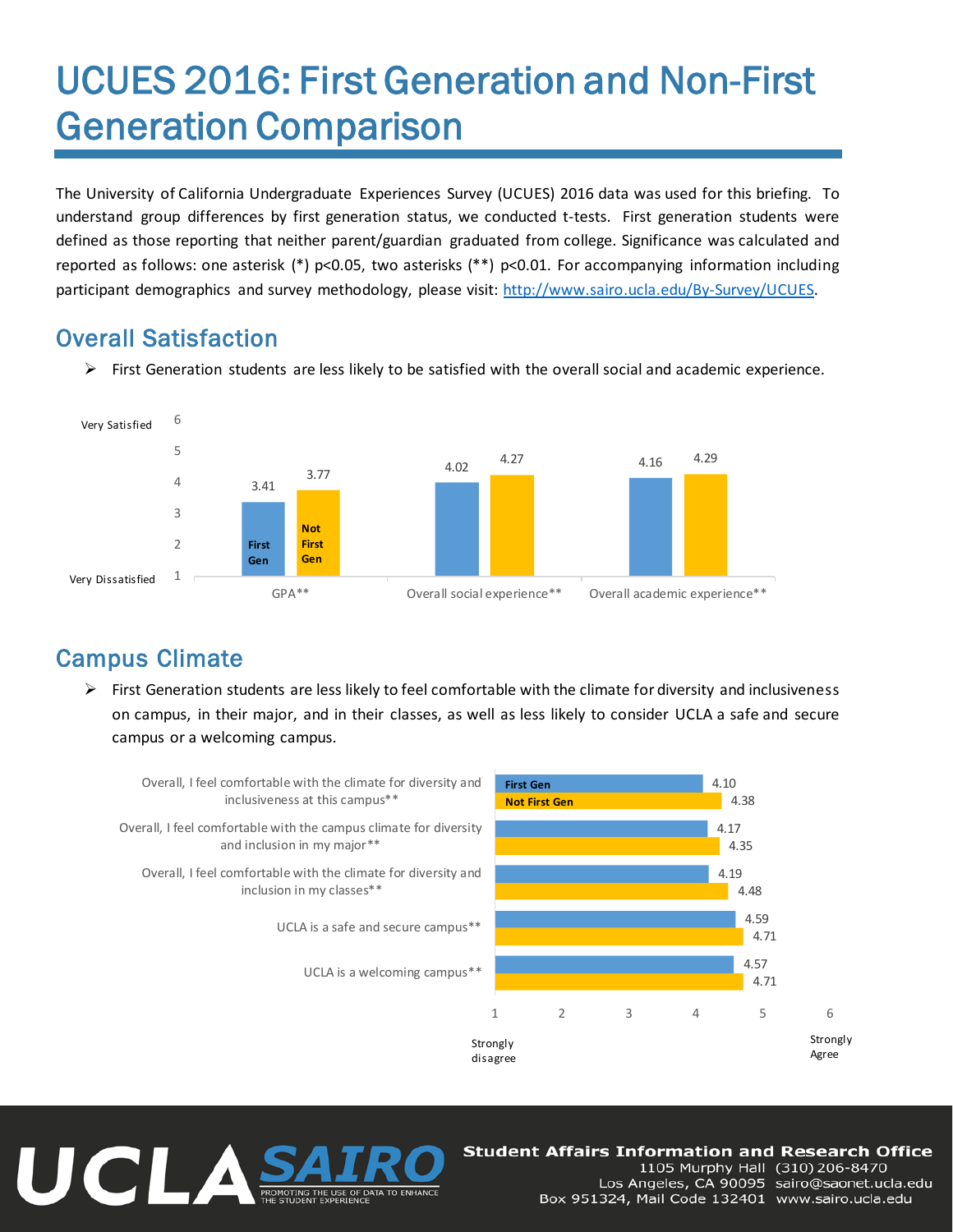## Respect for Beliefs

- $\triangleright$  First Generation students are less likely to feel respected on campus on the basis of the following identity categories: race/ethnicity, socio-economic status, gender, and sexual orientation.
- $\triangleright$  Similarly, first generation students are less likely to feel respected in terms of their religious and political beliefs.



## Finances

- $\triangleright$  First Generation students are more concerned about their accumulated educational debt and more likely to skip/cut the size of meals, cut down on spending and worry about financial circumstances.
- $\triangleright$  First Generation students also experienced more food insecurity.



recreational spending\*\*

**Concern about accumulated educational debt**

financial circumstances\*\*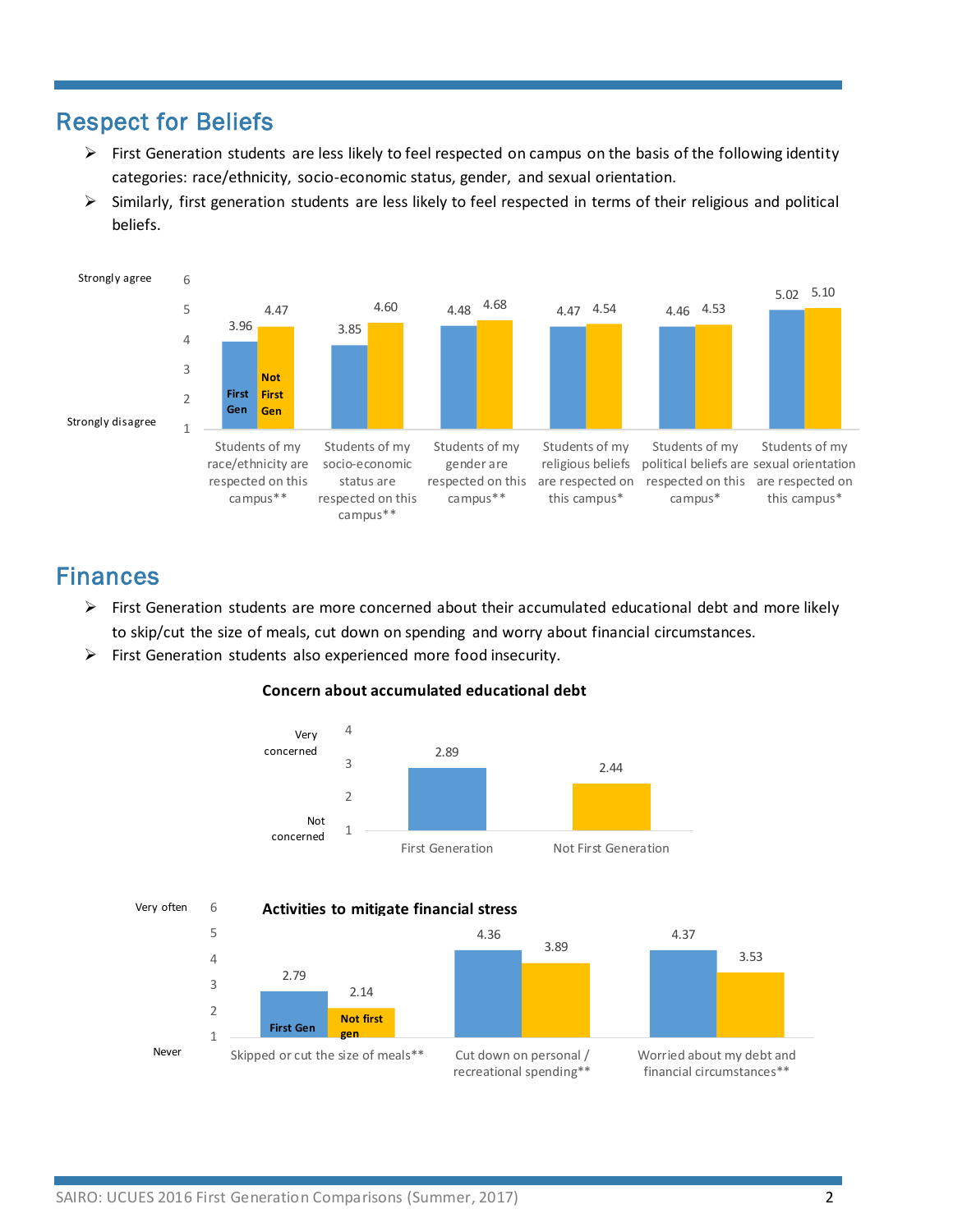

## Co-Curricular Activities

- $\triangleright$  First Generation students are less likely to report engaging in task delegation, recruiting new members for an organization, or leading a discussion as part of their student group involvement.
- $\triangleright$  However, First Generation students are more likely to consider student organizations fundamental to their development in the following areas: writing skills, networking skills, and oral presentation skills.

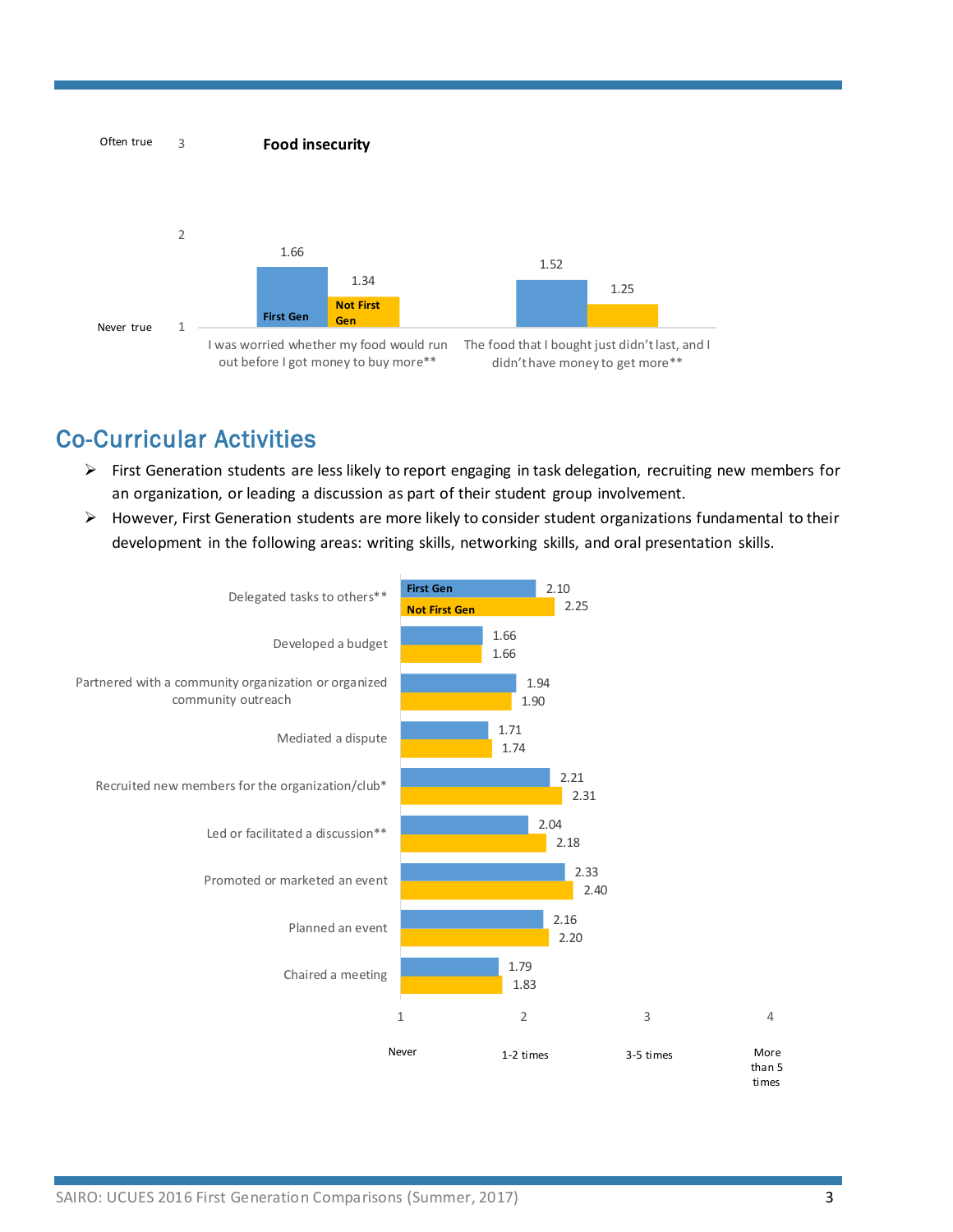#### **Importance of student organizations in developing skills**



## Time Use (Hours Spent per Week)

- $\triangleright$  First generation students tend to spend more time with family and performing community service activities.
- $\triangleright$  Non-First generation students spend more hours per week partying, socializing with friends, participating in physical exercise and participating in student clubs and organizations.

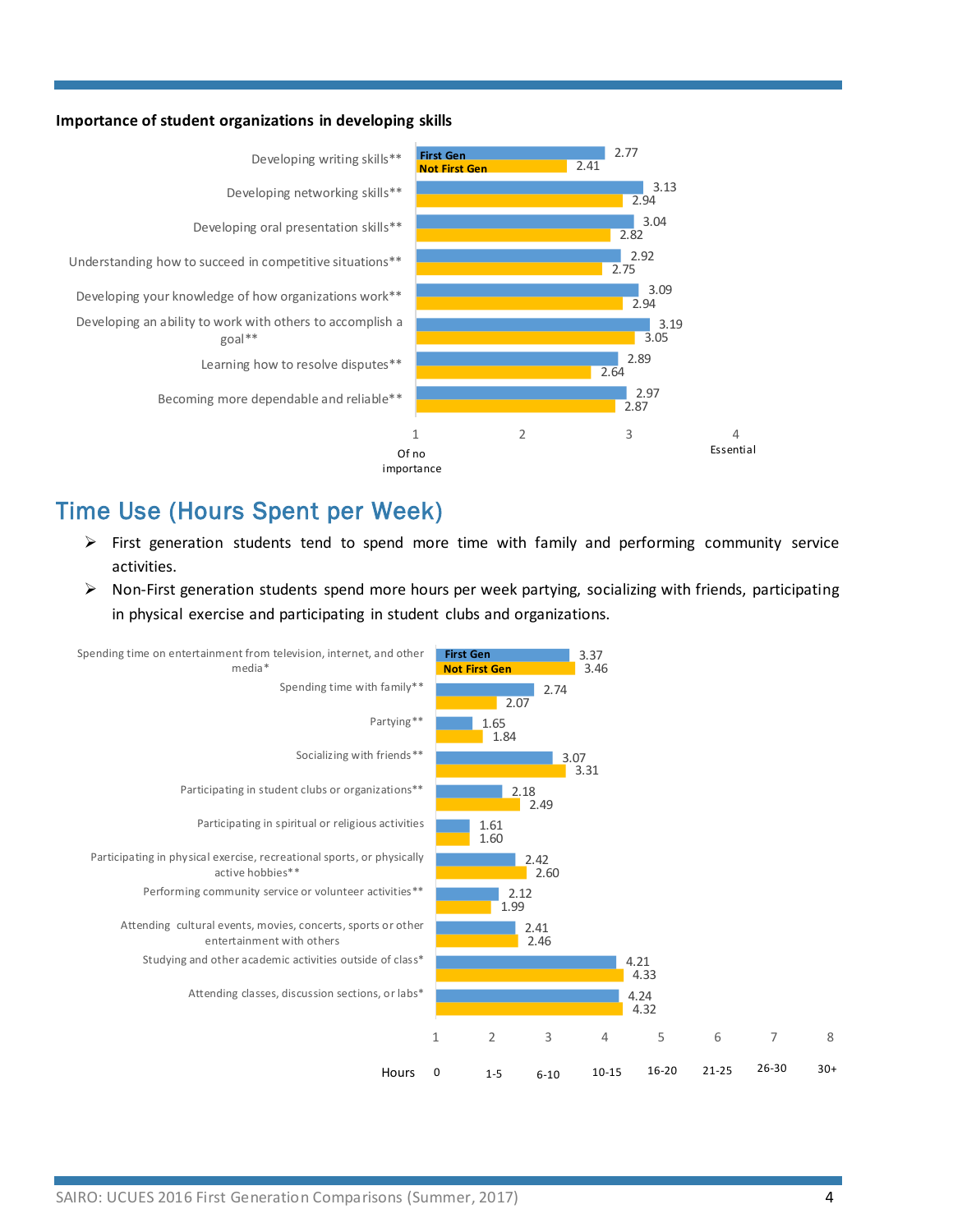## Academic and Personal Development

First Generation students are less likely to feel proficient in the following career-related areas: interviews for a job or career opportunity and writing a resume or CV.



## Research Experiences

- $\triangleright$  First Generation students were less likely to have taken research methods courses over the past year, although they were slightly more likely to conduct research with faculty.
- $\triangleright$  However, First Generation students were more likely to place high importance on having faculty members/instructors who referred to their own research in class, learning research methods and conducting their own research.